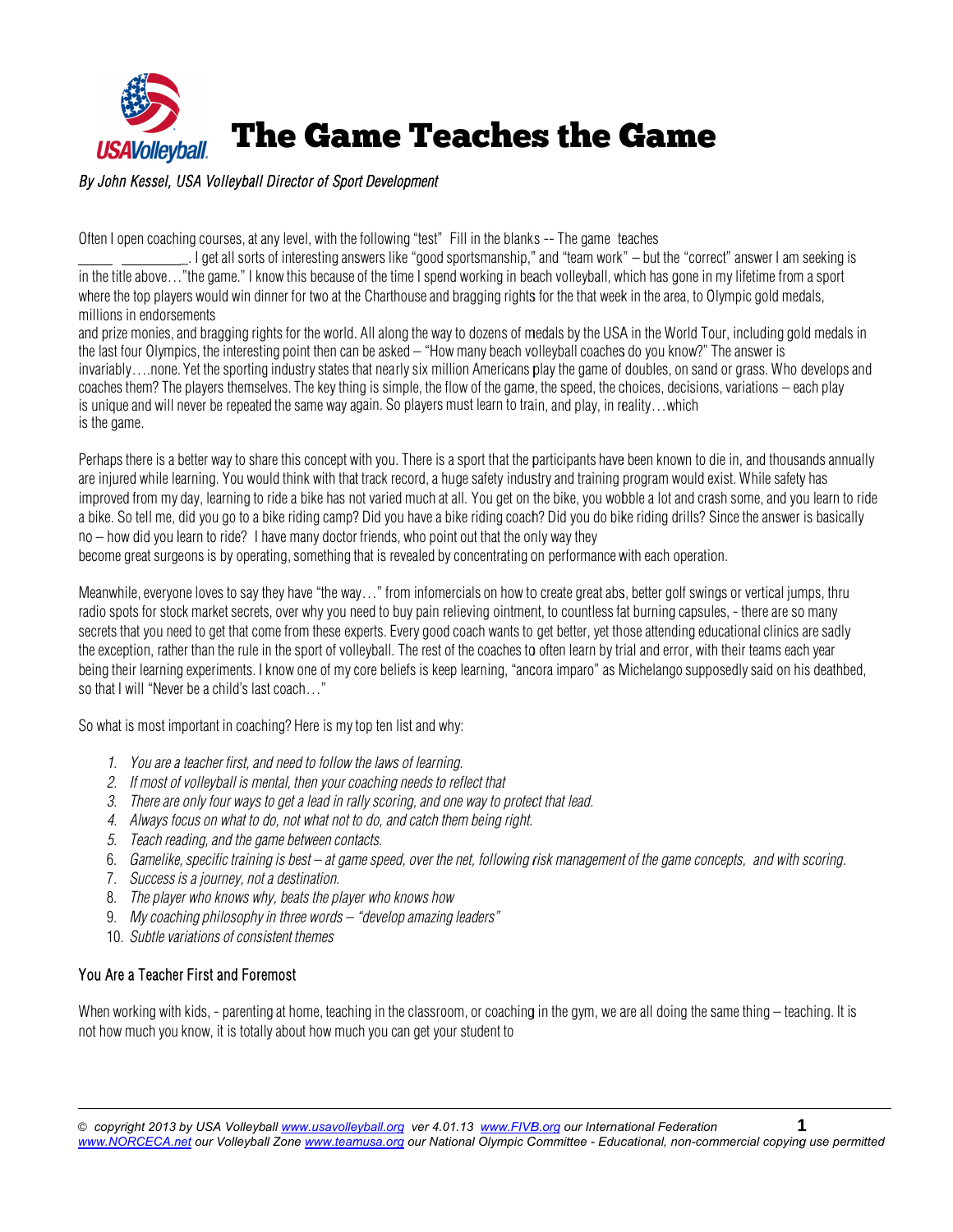absorb and understand. You must be consistent, and you must be specific in your words. Long ago, I realized that kids do not care how much you know, until you know how much you care. This goes for anything I teach, sport, how to read, whatever. It is this trust of your caring for them, their development on and off the court, that is most sacrosanct. In our sport, coaches spend large amounts of time training – doing drills and teaching "technique," and ironically touching so many balls that the coaches, not the players, get the largest number of contacts in a training. Let the kids run the drills, so you can coach, and they can get better at these skills. And also, that which you teach, you learn, so let the kids coach others, so they can better coach themselves and understand the game. If you think that yelling, or physical punishment (wind sprints, pushups, etc.) are principles of good teaching, then you would see your first grade teacher yelling at you, or your middle school teacher making you do wind sprints after errors in math, or your college professor having you do pushups for each error in a science experiment. Why don't they? – because yelling and physical punishment are NOT skills of a good teacher, nor should they be part of good coaching. Reflect on what comes to mind when you think of the best teachers you ever had, from first grade thru college, and DO those things. Remember your first gold stars from kindergarten? That still is important, as THAT WHICH GETS MEASURED AND REWARDED, IMPROVES. Like a doctor, we have a Coaches Oath - Primum Non Noncore - first, do no harm.

### 90 Percent of this Game is Half Mental

I think it was Yogi Berra who said that…Here is your next self test –What percentage of volleyball is mental? Most coaches say that it is about 75- 90% mental. OK then, now how much are you teaching the mental side of the game in practice, how much are you training mentally? Do you ask them questions in the best "tradition" of Socrates, or do you simply tell them what you want, what they must do. Do you know what regression to the mean is, and the impact it has on human reasoning? Pick up your IMPACT manual, and see what you missed the first time in getting your players to be passionate about and good thinkers in volleyball. On your side, make sure to BE CONSISTENT, be SPECIFIC, and to build TRUST – for kids don't care how much you know, until they know how much you care.

Teach them leadership skills and how to lead. Build into them confidence, in self and in team. Anson Dorrance states that "we value people for their humanity...quality humans are what create the most essential element of any team: great chemistry. We look for positive, hardworking players – the kind you don*"*t hear whine and complain. To make our team, the only requirement is character. You don*"*t have to be a great player, you just have to be a great person. In fact, being great in a sport is totally meaningless unless it has impacted on other aspects of your being."

## The Secret Four Ways to get a LEAD in Rally Scoring.

 $#1 - Opponen error$ . While this is somewhat out of your direct control, the mental side of the game here does come into play, by always exuding confidence, and never being out hustled, so that you frustrate and demoralize the opponent. Equally key here, as the most important thing at any level and something that goes hand in glove with the most important part of protecting your lead is to reduce your errors. Here, as any 12 and under coach can tell you, putting away the ball served at you matters most.

#2 – Transition Kill – When I ask what the four ways you score in volleyball, most coaches say "Kill!" What they do not realize is that it is really Serve, pass, set, spike, dig, set, KILL! Since our opponents have given us the chance, by not finishing off point #1 by killing the ball, and it has gotten past our block, we now get the most important way to get a LEAD…to dig it, set it, then kill it, no matter where the heck the dig and set went on the court. This is mostly done out of system of course, and to help with the idea of controlling the ball so they pay, we work on making the positive error first of digging the ball UP first, over the center of the court. American coaches do too many digging drills, and not enough dig/set/kill. We pepper, we do coach on one, hit at them and they "dig to a target." Stop artificially terminating things and play it out.

#3 – Service Ace – Get great at serving. As a players serving skills (a closed motor program), will advance at the lower level faster than serve reception capabilities (an open motor program), serving can often rise to #1 in importance over first ball passing/setting/spiking at the beginner level, regardless of age. For years I have been getting letters from young players telling me in endearing fashion, that "I am only 5 foot, but I have a killer serve and last week served 15-0, so can I come be a member of the Olympic team now? I even get some now, though clearly fewer, with the advent of rally scoring saying " I served one game 25-0."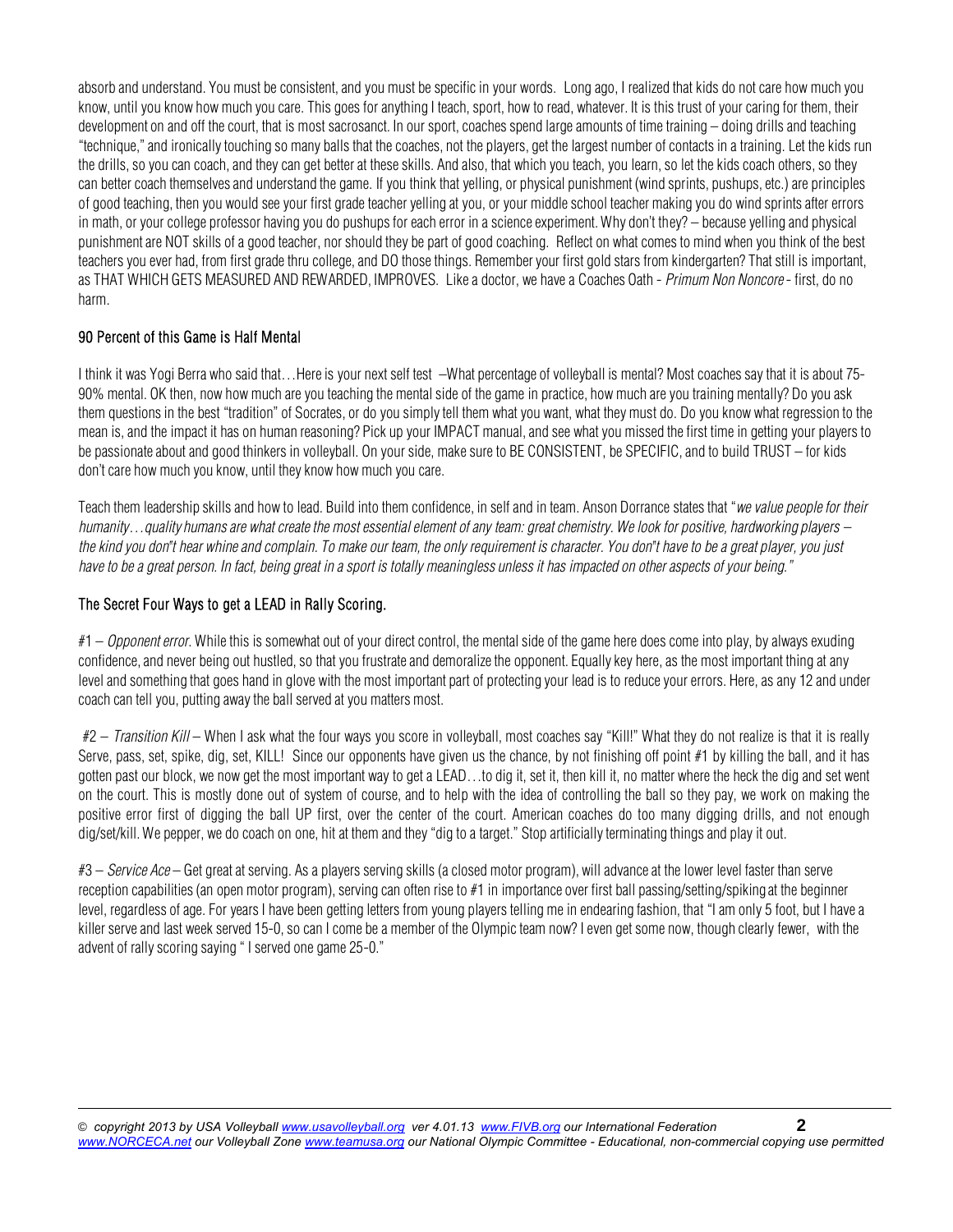$#4$  – Stuff Block – and if it gets past your block – that may not exist if you are short – then see rule  $#2$ . So if blocking is one of the top four ways to win – by getting a lead, ask yourself this question. How many times in a game, does my spiker hit against no block? Now ask that same question in practice. Around the world, the answers for a level where the blockers can block and the spikers deserve to be block, are usually – 5%, and "too often." The reason it is "too often" is because a spiker needs to practice in game like situation against a blocker (first ball kill and transition kills, points #1 and 2), and of great importance due to this point #4, a blocker needs to block a game like spiker, reading and moving to be in the right place at the right time.

The biggest mistake I see in developing this point is that too many coaches practice perfection, by tossing the ball to the setter, and not doing passset-kill. Kids warm up indoors by tossing the ball perfectly to the setter then hitting it. Beach players warm up by passing or digging the ball to the setter (often resulting in an out of system setting situation) and then killing it. In beach, we know from the game teaching the game, that the team that wins can pass/dig – set – kill, mostly out of "system" better than anyone and can serve tough -- in any condition. USA Women's coaches just estimated that currently they are running out of system 50 percent of their game play…and at the level of most of us reading this, that percentage is much higher, as should your training. One of the unique things of our game is that at the least experienced level, the worst team WINS. This is simply because of the tactic that exploits the experience weakness seen in the four points above. If you just bash the serve back over the net on your first contact, eliminating the need to have setting and attacking. Once you advance beyond this challenge, by having a modicum of ball control, you will never lose to those teams. Yet these four "secrets" of scoring, they remain consistent from kids volleyball to the Olympics– both indoor and beach, and in the Paralympics.

# Positive Errors and Charting

The concept of ball control, along with technique is oft spoken. How's this for a sentence that would make my English teacher cringe from her grave -the best teams do the better job of bettering the ball. Also, they make positive errors. Are you training this in your kids? Do they hit over a net, learning to hit up with an error, or do they stand on the ground or pass/spike against a wall, and learn to make negative errors. Do they know how important it is to dig up, not over, to serve long, rather than into the net, to set off the net (by starting every practice with 3 meter line hits) rather than too tight. How about this – do they face the target – setter for passing or center of court for digging, or do they face the attacker/server? One makes balls go to teammates more often, the other out of bounds. Positive errors go to teammates, negative ones to the bench or parents.... Toshi Yoshida, our 2004 Olympic Women's head coach trains our top players this same mental way, using the terms "Good miss, Bad miss..." Make sure your players focus on good errors

"Mentally" do they know that once said, words cannot be taken back in, so it is likely better to say nothing if you are in doubt…Remember the concepts from IMPACT of summary feedback, and catching your kids doing it right, rather than turning on your radar and zeroing in on the errors they make. Chart things from a positive perspective, and work to make those numbers grow, including the number of positive mistakes over negative ones.

## Teach Reading and the Game Between Contacts

While many coaches will say that the most important skill in our sport is passing, or perhaps setting, serving, or spiking, the fact is simple – the most important skill is reading. Why can you, from the bench, go walk out and get just about any tip of your team's opponents, but the players on the court cannot get it? It is because you can read the attacker, which includes the game flow before that tip, and the movement of the players before the actually contact of the tip. This does not come from tipping drills, but from the game teaching the game. You need to teach, guide, mentor each player to the things that happen BEFORE the contact, to this most important part of the life of a player who is on the court playing – the life BETWEEN contacts. Anticipation, judgment, timing….the movements and places you need to be before a contact is made is more important than the actual contact. This teaching weaves into focusing on the movement and action between contacts in a deliberate way. Indeed, research shows the main factors in being a great are deliberate practice and accurate feedback – or perhaps tying this all together we can use the word feedforward. Feedback guides (you cannot teach a negative), reinforces and motivates. Be the best teacher you can be by sharing your wisdom and insights, as it is not what you know, but what your players know.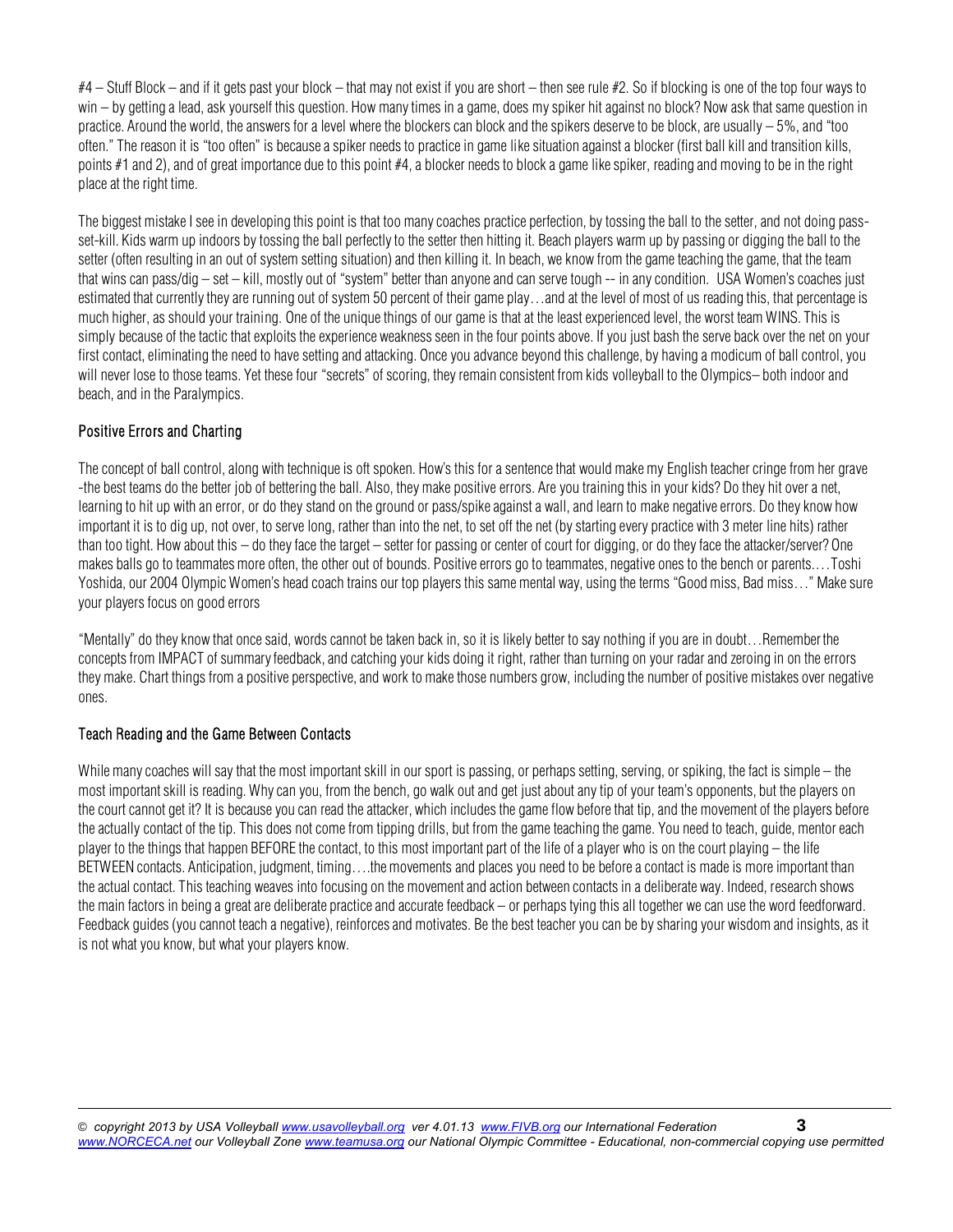## Train Gamelike & Teach How to Manage Risk

Re-read chapters three and four in your IMPACT manual, for the secrets are all hiding in there. Since we are playing a GAME, it should be, well, FUN! You will revisit how important it is to be competitive in your practice, creating what Anson Dorrance coined, "the competitive cauldron." Since the scoreboard is always counting every point, you likely need to score more in your drills and come up with fun ways to score. If every point starts with a serve, then so should more of your drills and games. What game/drill do kids always moan about when you stop it? Monarch of the court! - so play that wonderful game maybe even a third of your practice, teaching the life lesson of winners stay on, and all the other fun reading and anticipation things that come from extending your area on a full court. Is there a whistle in a game? Well then, there should be one in practice at the appropriate times. Is there a net in the game? Well then, use it for every single precious minute of practice, for the players will do plenty of nongamelike, no-net drills when they are out of the gym. Here is a related thought – if you think you train gamelike, tell me what skill starts virtually every point you will ever score? Yes, the serve…but….how many of your drills start with a serve? Not many, but the kids know this important, as it is why they like Monarch of the Court…it is gamelike, and starts with a serve. You need to stop doing so many drills, and start doing more games. Game speed, is too often only learned in the match itself, not in most drills. It is fun to see how much kids "learn" in a single tournament, even though the numbers from a 4 team pool, add up to something like a total of 3-4 hours of "training"…why don't you see the same quantum jumps in improvement and understanding in practice? Usually because it is not gamelike enough. I think the biggest error coaches make in the gym, is to ignore the net…we take a long time to set it up, then spend a huge amount of time using it as a wall, not as the regulatory stimuli that it is. Teams constantly are doing pair training in front of it, coaches stand on the ground in front it and "run drill" – the sign I put up when I visit camps or gyms around the world is "Use of the Court Without Use of the Net, is Prohibited."

I also find it important to note how speed needs to be a priority in player development. Motor skill research shows that speed should be developed first ahead of "accuracy." Tiger Woods and Jack Nickalaus both noted how they "hit the ball as hard as I could, and I found the fairway later." Andre Agassi tells how he would "hit the ball as hard as I can, and found the court later." In a related way, note the "Little Sister" effect seen all through our sport, such as Olympians Elaine Youngs and Leanne Sato, each with older brothers –.More in your control, there is the "playing up/against men "effects. Rod Wilde, one of the greatest diggers ever in the USA, started playing at the age of 10 on a men's AA team. Karch Kiraly started playing men's beach at the age of eight with his father. Misty May, N, Karch vs. men, not age group competition.

No matter what, the core idea of teaching risk management in our sport, is to help guide your players to making more positive errors than negative, in part by making your targets be more positive to start with. An example would include putting up swim noodles on the net, inside the antenna, so that the target the setters and importantly the NON setters aim for is not the antenna – but inside. This means all errors off target still stay inside the antenna, allowing the whole court to be hit. When the set is aimed at the antenna, half the errors go past the antenna, and thus make the ball almost unhittable into the court. Same goes for where the setter should wait as the target (more off the net) and the digs should be sent to (center of the court, not at the net). If we toss poorly, players who understand risk management make sure to let up and still put the ball into the court, rather than still blasting away. We keep the pressure on our opponents when we put the ball over the net, not into the net.

## Success is a Journey, not a Destination

Your players will remember the experiences and the lessons, not the games won or lost. They will remember the way you dealt with them, not what was their technique error. They will hear the tone of your voice, not the words you said. They can see what your body says, even if your words are saying something else. There are millions of athletes walking around 20 years after the fact, who can tell you of a hurtful remark or a negative moment that their coach inflicted on them. Be aware of your power to hurt or heal, to build up, or tear them down. Remember as Kathy DeBoer wisely noted, women bond to battle, while men battle to bond.

For yourself, keep learning, keep reading, in this journey to be the best coach you can be. If you do not have a passion for volleyball, find something you are passionate about – for the joy of coaching, win or lose, is vital to your success. You are a Jr. Olympic coach, and should know the motto of the Olympics, Citius, Altius, Fortius – as it is this daily process of guiding your players, and yourself, to be swifter, higher and stronger – the ER, not the EST. I recommend some great books in this process for you – Good to Great, The Man Watching, Fooled by Randomness, and A Man's Search for Meaning.